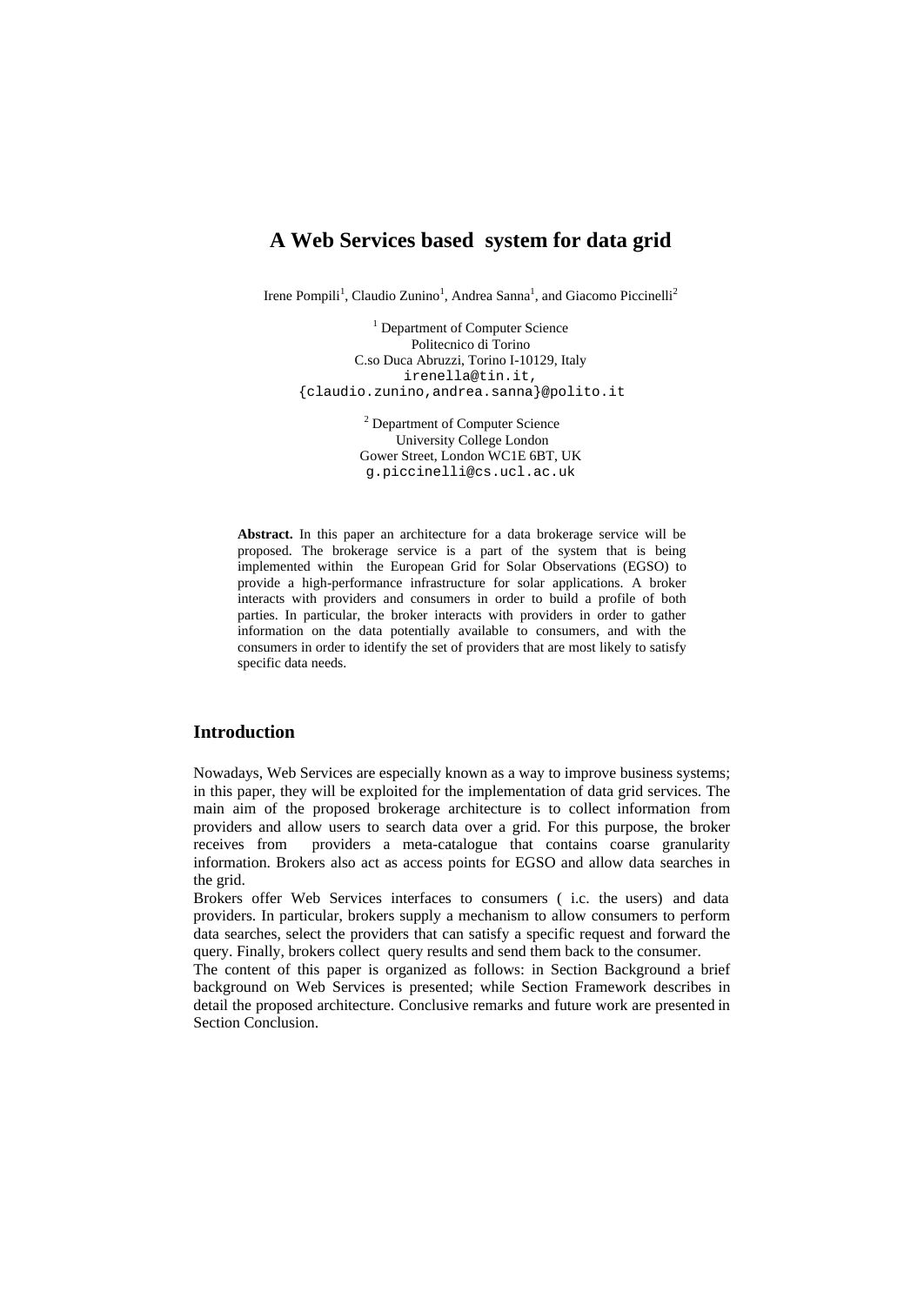#### **Background**

Over the past few years, applications have interacted using ad hoc approaches. At the present moment, Web Services[1][2] are emerging as a framework for applicationapplication interaction, based on existing Web protocols and based on open XML standards.

Web Services are essentially rely upon three technologies: Web Services Description Language (WSDL)[3]; Universal Description, Discovery and Integration (UDDI)[4]; and Simple Object Access Protocol (SOAP)[5].

WSDL is a specific XML format that can be used to describe Web Services interfaces. A WSDL specification provides a description of the service and the specific protocol that users have to follow to access the service itself.

On the contrary, UDDI is an industry-standard centralized directory service that can be used to advertise and locate Web services. UDDI allows users to search for Web services using various search criteria, including company name, category, and type of Web service.

Finally, SOAP is a protocol for exchanging XML data and provides the basic mechanism for Web Services communication. It can uses a textual format, as opposed to binary formats such as in CORBA[6] or Java RMI[7].

Various examples of Web services-based architectures can be found in literature. For instance, in [8] a Web Services-based system was proposed to integrate ad-hoc mobile applications with the Bluetooth and Wi-Fi technologies.

Web Services have also been used in [9] for the implementation of a biomedical portal. The proposed architecture consists of a grid portal for the management of biomedical images in a distributed environment.

## **The framework**

The core of the proposed architecture is constituted by the broker, which offers a set of Web Services to both consumers and providers. The main broker interfaces are the connection, the provider data update and the data search interface. Core component of the proposed system is a two layer search engine. Each provider has a catalogue and periodically sends updates to a broker. The broker receives them and generates a version of this information which is inserted in this in the local database. This summarized catalogue (referred to as meta-catalogue) is obtained by using a set of parameters (e-y time, wavelength, spatial coordinate positions), in order to collapse sets of rows in the original catalogue to a limited number of rows in the metacatalogue. For instance, if in the original provider catalogue ten rows are used to describe data related to a specific day, and the granularity of the time parameter is set to one day, then, the meta-catalogue will contain just one row. Therefore, the metacatalogue allows the broker to immediately discard providers that certainly need not to be searched for a resource given, but cannot tell the broker if a provider actually posses a given resource. For instance, if a consumer searches data related to a specific hour, and the time parameter is used to generate the meta-catalogue with granularity equal to one day, then the broker by querying the meta-catalogue, can immediately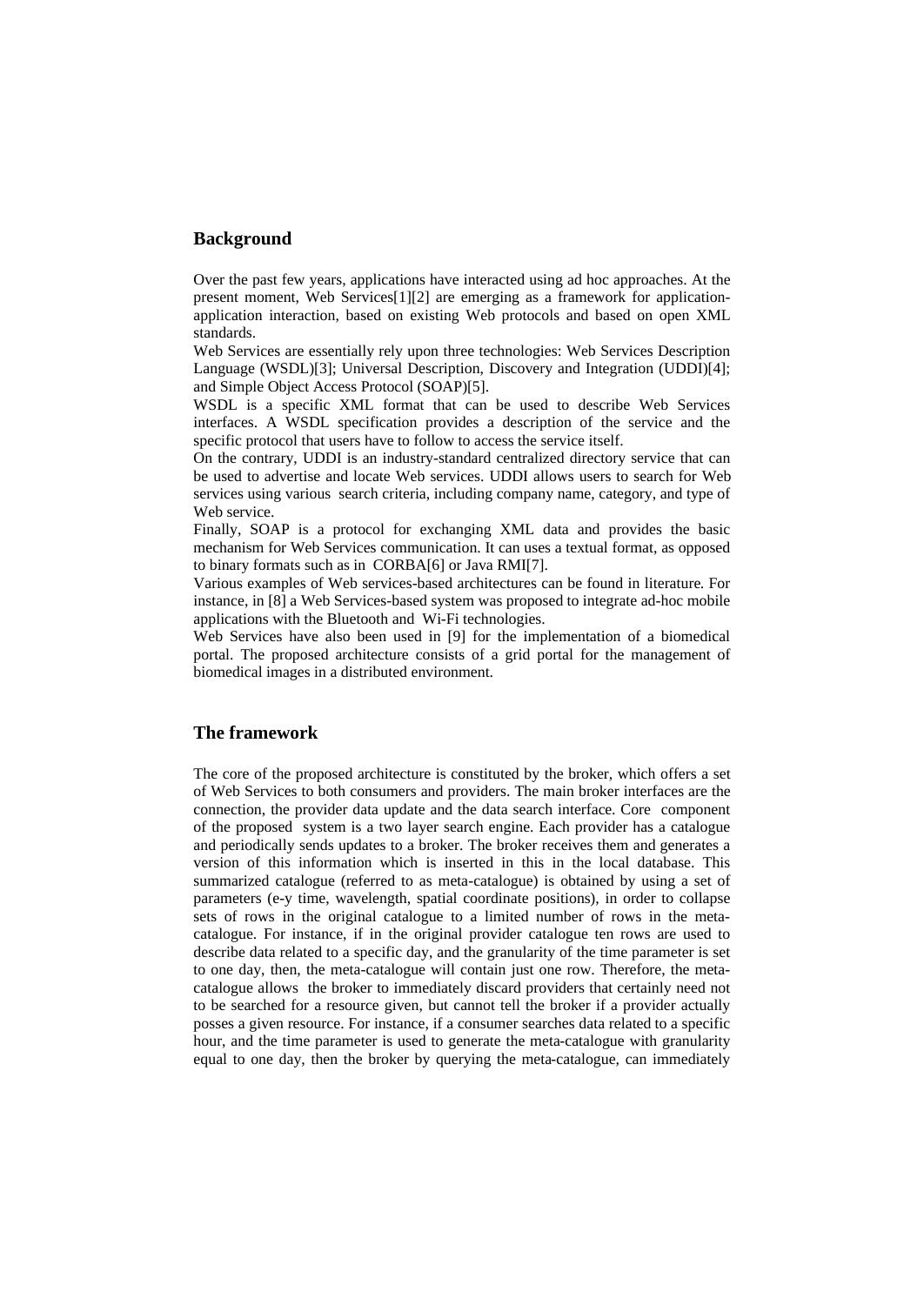identify which providers can potentially satisfy the query; however, the selected providers will still need to be directly interrogated. In order to perform searches efficiently the meta-catalogue on the broker has to be constantly updated.

Moreover, after receiving an update from a provider, brokers have to propagate this information to other brokers in the network. To this aim, the following procedure is used:

| Procedure propagate_updates |                                                                                                    |
|-----------------------------|----------------------------------------------------------------------------------------------------|
| duplicates are discarded)   | B1 $\hat{\theta}$ B1 $\hat{\theta}$ 2 (all neighboring brokers, updates in XML format + time_stamp |

The time stamp is used in order to allow brokers to select only new records.

In Fig. 1 a search session is shown. The network is composed by the broker, a consumer and three providers. The session starts when a consumer submits a query. The search session consists of the following phases:

- 1) The consumer submits a query to the broker.
- 2) The broker search engine queries the local database to obtain the list of potential providers that can answer the consumer's query. The local database contains the summarized version of catalogue (i.e. the meta-catalogue).



**Fig. 2. A typical search session.**

- 3) The broker forwards the query to all the providers that may satisfy the query (in this case the Provider 3 is excluded).
- 4) Each provider sends back results to the broker.
- 5) The broker collects and sends to the consumer the results obtained by each provider.

It has to be noticed that each consumer query is managed by a specific thread; in this way, the consumer, is not blocked. Only after that all results have been collected, the broker sends them to the consumer.

Finally, the consumer directly contacts the provider to retrieve the data.